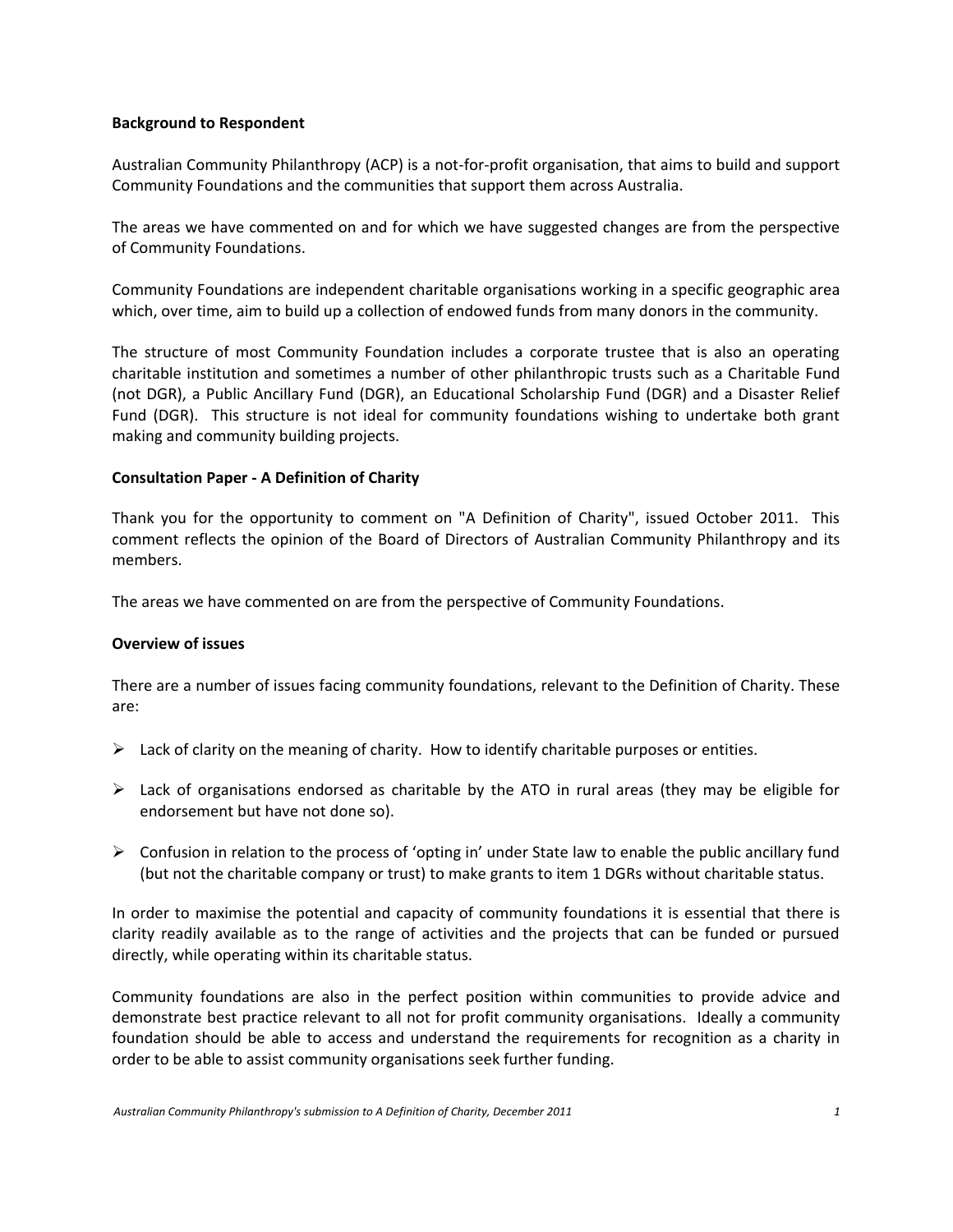For these reasons, Australian Community Philanthropy, supports a full list of charitable purposes in the proposed legislation, as identified in Appendix A.

## 1. **Are there any issues with amending the 2003 definition to replace the 'dominant purpose' requirement with the requirement that a charity have an exclusively charitable purpose?**

We support the core definition as it stands and would like to see 'dominant purpose' retained and allow incidental or ancillary non charitable purposes to be undertaken as opposed to 'exclusively charitable purpose' .

Many Community Foundations provide additional incidental services for which they may receive income. For example, they generate fee for service consulting income from other organisations in return for providing specialist advice, undertaking research or preparing grant applications. This is part of a Community Foundation's remit and is essential in providing additional income on which they survive.

# 2. **Does the decision by the New South Wales Administrative Tribunal provide sufficient clarification on the circumstances when a peak body can be a charity or is further clarification required?**

Yes the New South Wales Administrative Tribunal provides sufficient clarification on the circumstances when a peak body can be a charity. No further clarification is required.

# 3. **Are any changes required to the Charities Bill 2003 to clarify the meaning of 'public' or 'sufficient section of the general community'?**

We support the Board of Taxation's recommendations in its review of the Charities Bill 2003, that 'sufficient section' be defined as one which is not 'numerically negligible' compared with the size of that part of the community to whom the purpose would be relevant.

Community Foundations often give grants to small rural communities therefore it is important that the definition of 'public' or 'sufficient' not discriminate against these communities and their ability to receive support from charitable institutions or make it difficult for these communities to establish their own charitable institutions.

# 4. **Are changes to the Charities Bill 2003 necessary to ensure beneficiaries with family ties (such as native title holders) can receive benefits from charities?**

We have no comments or experience with respect to this question.

5. **Could the term 'for the public benefit' be further clarified, for example, by including additional principles outlined in ruling TR 2011/D2 or as contained in the Scottish, Ireland and Northern Ireland definitions or in the guidance material of the Charities Commission of England and Wales?**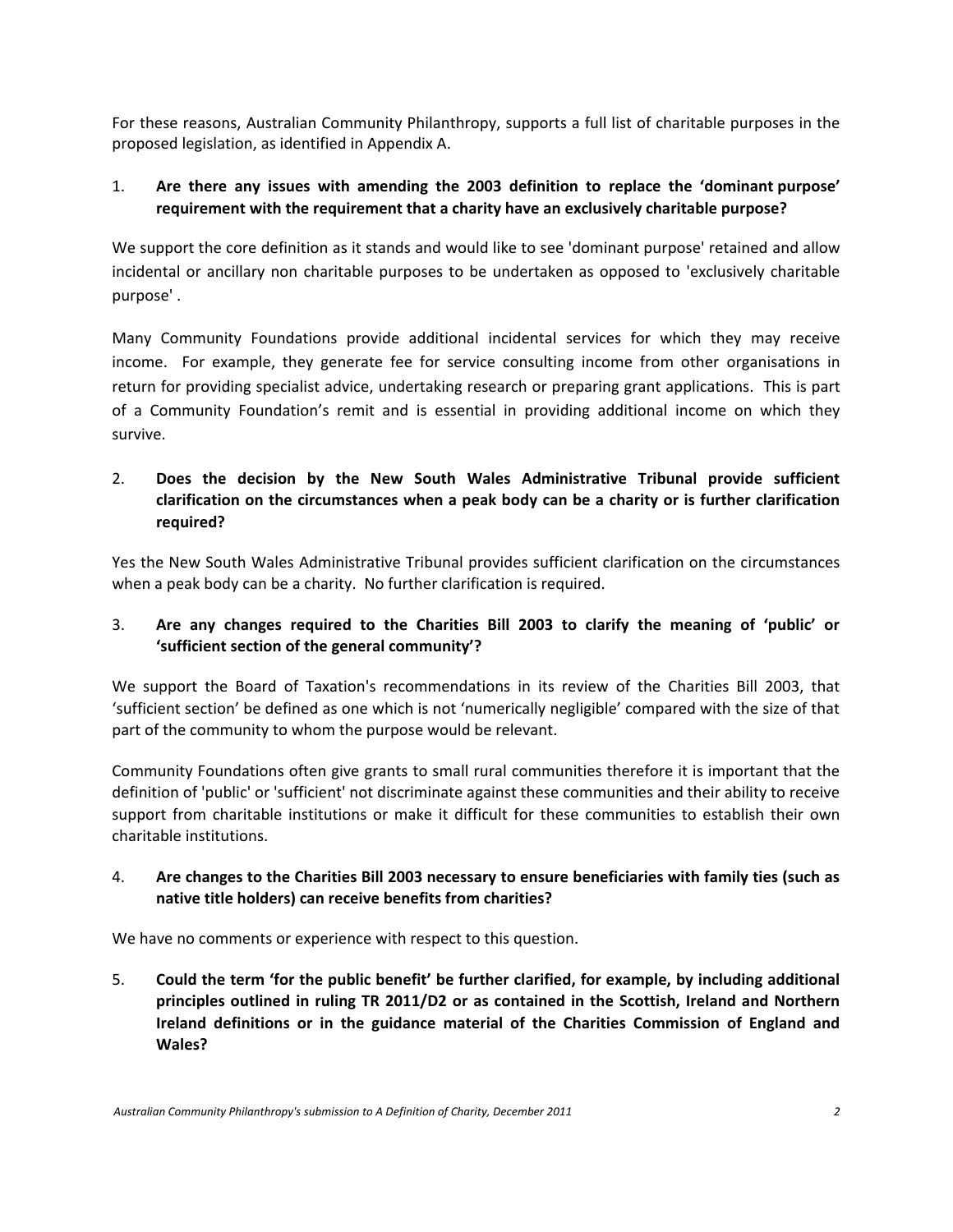We are definitely in support of the draft ruling that the charging of fees to members is unlikely of itself to prevent a purpose being charitable.

In rural areas many people join membership organisations as it is their way to contribute to their community, the membership fee is a donation to the community rather than resulting in a benefit to the 'member'. For example small rural community development organisations are usually membership based but the members derive little individual benefit rather the benefit that is derived is the overall improvement of the community for the benefit of the whole community.

# 6. **Would the approach taken by England and Wales of relying on the common law and providing guidance on the meaning of public benefit, be preferable on the grounds it provides greater flexibility?**

Australian Community Philanthropy supports Philanthropy Australia's position that urges against adoption of the 2003 definition of public benefit as we feel this is unnecessarily complicated and restrictive. Greater flexibility would be provided by providing guidance on the meaning of public benefit such as that included in TR 2011/4 rather than the extensive and complicated guidance provided by England and Wales.

# 7. **What are the issues with requiring an existing charity or an entity seeking approval as a charity to demonstrate they are for the public benefit?**

We would like to see consistency across all heads of charity, so that all heads of charity are presumed to provide a public benefit.

Australian Community Philanthropy supports Philanthropy Australia's position that there are significant issues with charities being required to demonstrate that they are for the public benefit. Community Foundations come under the fourth head of charity, which does not presume public benefit, but ATO has not required, in practice, any explicit information to prove public benefit at this time.

If the new legislative definition requires charitable trusts to prove that they are for the public benefit, this may result in an onerous administrative burden for very limited gain. The public has an interest in ensuring that foundations are run efficiently at low costs, ensuring the maximum level of funding goes to charitable projects. Australian Community Philanthropy supports Philanthropy Australia's view that an explicit requirement for trusts to prove their public benefit would be a drain on time and resources.

Australian Community Philanthropy supports Philanthropy Australia's comment that a number of charities, particularly those located in regional areas, are small with relatively low turnover, have few or no paid staff and rely extensively on volunteers. Proving public benefit is also likely to be a burden on these organisations.

Scholarships to educational institutes and prizes for artistic competitions have long been recognised as being charitable as long as they are open to application and are awarded on merit or basis of disadvantage. However, these may ultimately be awarded to only one recipient. It is crucial that such practice is not eroded by a public benefit test.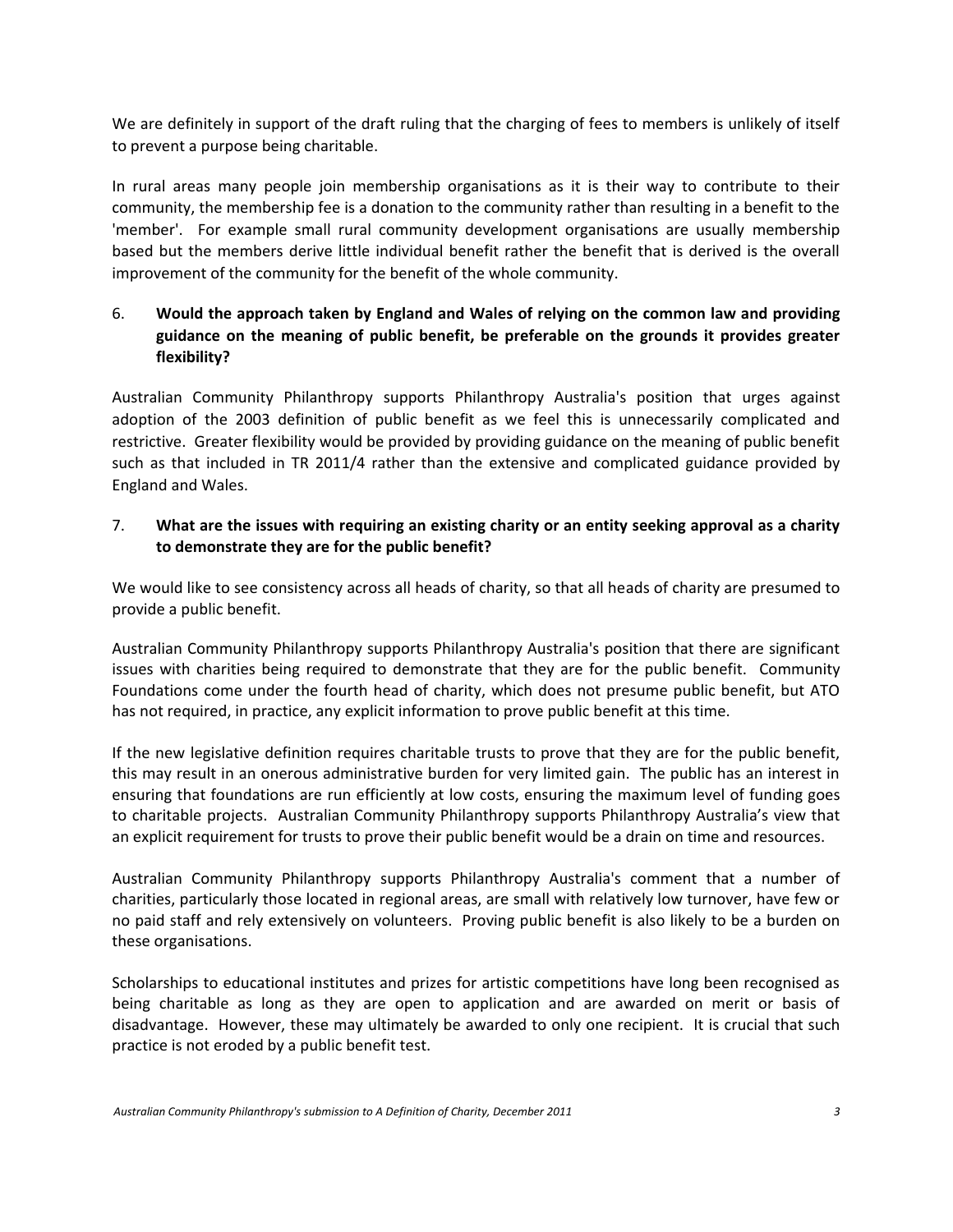- 8. **What role should the ACNC have in providing assistance to charities in demonstrating this test, and also in ensuring charities demonstrate their continued meeting of this test?**
- 9. **What are the issues for entities established for the advancement of religion or education if the presumption of benefit is overturned?**

We have no comments or experience with respect to this question.

## 10. **Are there any issues with the requirement that the activities of a charity be in furtherance or in aid of its charitable purpose?**

We support the Government's acceptance that a charity can undertake activities that are unrelated, or not intrinsically charitable, so long as those activities are in furtherance or in aid of its charitable purpose. A charity needs to be able to undertake fundraising activities that may not be charitable in order to raise funds to undertake its charitable purposes.

Even though point 96 is being considered through a separate consultation process we would like to express our extreme concern regarding this point. The Government announcement in the 2011-2012 Budget that it will reform the tax law so that concessions provided to NFP entities are better targeted at those activities of a NFP that directly further its altruistic purpose is likely to add compliance, accounting and administration costs to NFPs.

#### 11. **Should the role of activities in determining an entity's status as a charity be further clarified in the definition?**

We see no need for the role of activities in determining an entity's status as a charity be further clarified in the definition. The High Court ruling for the Word Investment decision and the Government's acceptance that a charity can undertake activities that are unrelated, or not intrinsically charitable, so long as those activities are in furtherance or in aid of its charitable purpose provides sufficient clarification.

## 12. **Are there any issues with the suggested changes to the Charities Bill 2003 as outlined above to allow charities to engage in political activities?**

We support the suggested changes to the Charities Bill 2003 that charities be able to engage in political activities, so long as those activities are in furtherance and in aid of its charitable purpose and that charities be allowed to engage in political activities that attempt to change the law or government policy and generate public debate by lawful means.

## 13. **Are there any issues with prohibiting charities from advocating a political party, or supporting or opposing a candidate for political office?**

*Australian Community Philanthropy's submission to A Definition of Charity, December 2011 4* While the suggested changes to section 8.2 of the Charities Bill 2003, dealing with advocacy and political activities, will strengthen the ability of charities to engage in advocacy activities, the proposed changes may raise some issues. Australian Community Philanthropy supports Philanthropy Australia's statement that they cannot see any reason why a charity should not be permitted to advocate support of a particular candidate for public office if the candidate's policies will directly further the charity's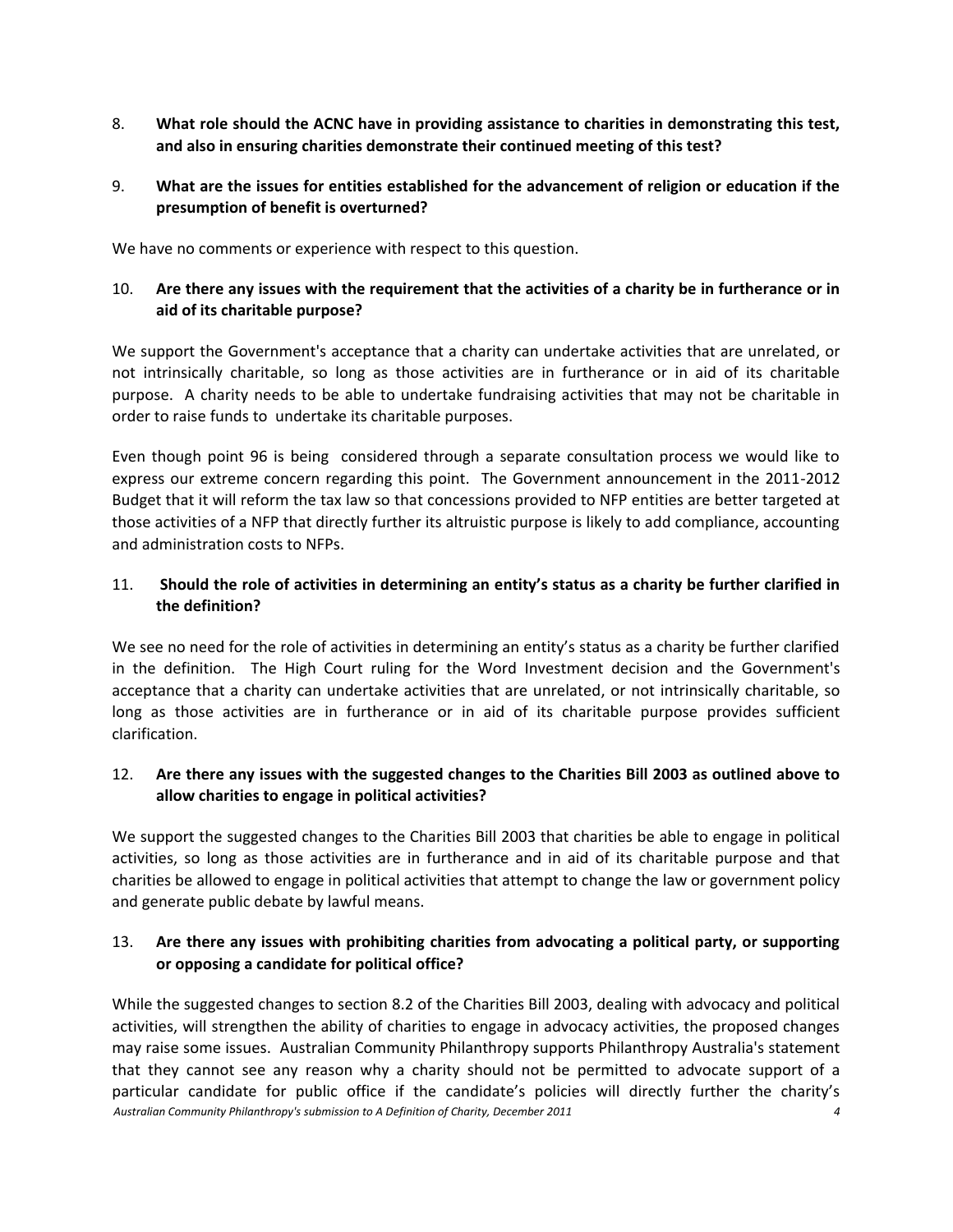charitable purposes - or equally to oppose a candidate whose policies would run counter to the charitable purpose of the organisation.

Australian Community Philanthropy supports, Philanthropy Australia's suggestion that the concept of "disqualifying purposes" is superfluous and should be removed altogether and that the definition of charity would be simplified and clarified to a far greater extent by removing reference to "disqualifying purposes" altogether.

# 14. **Is any further clarification required in the definition on the types of legal entity which can be used to operate a charity?**

We believe that no further clarification is required in the definition on the types of legal entity which can be used to operate a charity.

#### 15. **In the light of the Central Bayside decision is the existing definition of 'government body' in the Charities Bill 2003 adequate?**

Australian Community Philanthropy is of the view that the definition of 'government body' in the Charities Bill 2003 lacks clarity and does not resolve the uncertainty on the issue for organisations that, because of their connection to government, may not be considered "charitable".

The issue of whether an entity is a government body or controlled by government is of material importance in determining eligibility to charitable status. But is this distinction still relevant and should it be continued in the legislative definition?

This exclusion causes confusion in the community and frustration that organisations that the community considers charitable, are in fact not charitable due to their connection with government (examples of this include State schools, hospitals, community halls/centres, public pools, art galleries, museums, libraries and volunteer service organisations such as ambulance, state emergency service and country fire service). This affects the organisation's ability to receive funding from charitable foundations.

It will be seen as a significant step to modernising the definition of charity in Australia in line with public opinion if the following area was included in the list of charitable purposes

 $\triangleright$  government controlled entities such as state schools, hospitals, community halls/centres, public pools, art galleries, museums, libraries and volunteer service organisations such as ambulance, state emergency service and country fire service etc.

In rural and regional Australia, government owned facilities are often the centre of the community. State schools, particularly in rural Australia, are often the hub of a community and in disadvantaged or low population areas (particularly as government funding is tied to enrolment numbers) can be very much in need of additional support for building or ground maintenance and development or for equipment and additional programs, counsellors, tutors, etc. The public consider education as charitable so find it hard to distinguish between non charitable State schools and private non profit schools which are charitable.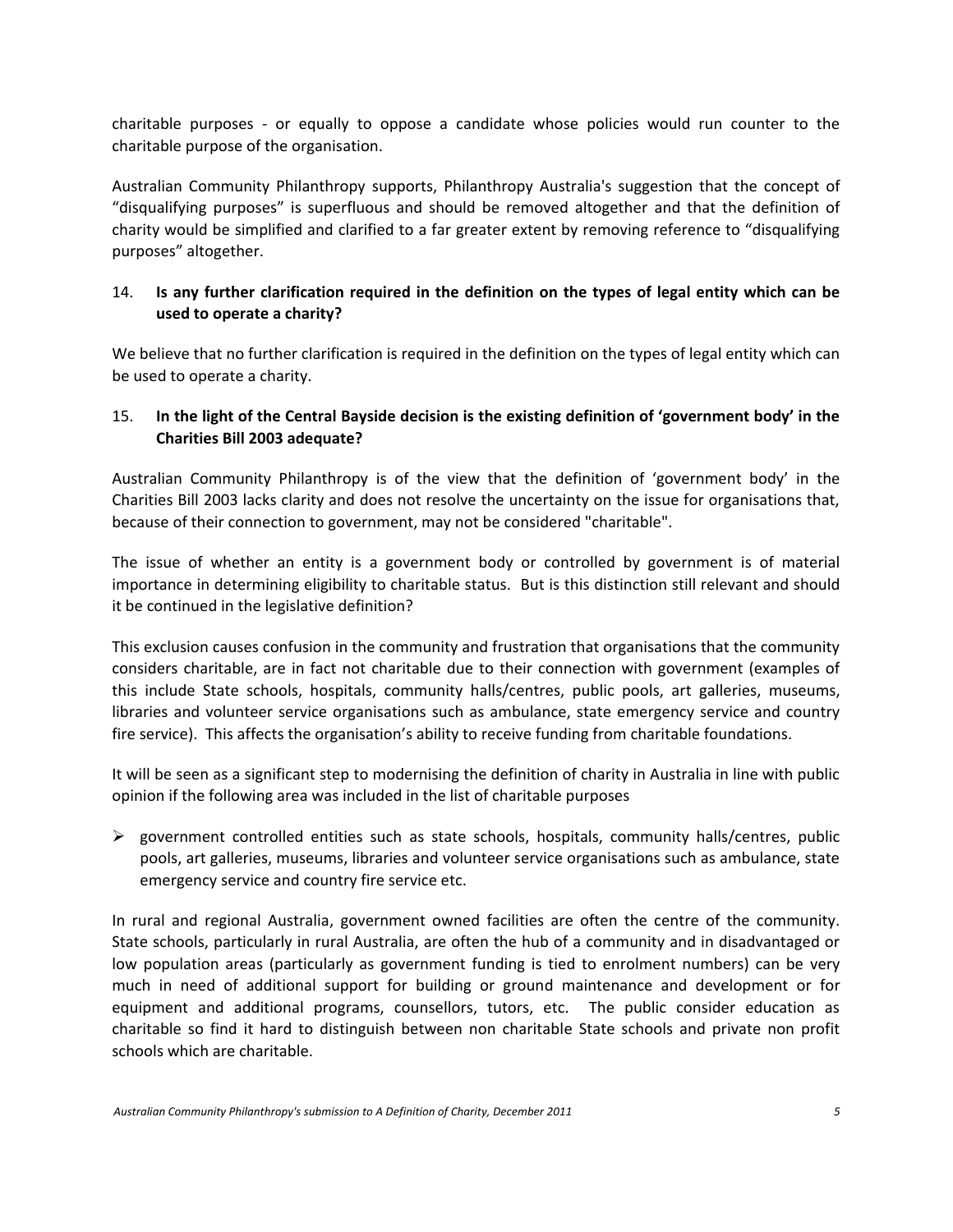Local government often seeks to run programs and provide vital infrastructure to the community which community foundations often want to support.

Not being able to support and fund these excluded groups in all areas, but particularly in a rural and regional context, is confusing and frustrating to most communities and seen as being unfair given the often vital role these institutions play in these communities.

The confusion surrounding entities 'controlled by government' could be simplified by (in decreasing order of preference):

- $\triangleright$  allowing a government body to be a charity;
- $\triangleright$  inserting in the proposed list of charitable purposes:
	- $\circ$  providing money, property or benefits to government bodies which would be charitable but for their connection with government;
	- $\circ$  providing money, property or benefits to Item 1 DGRs which are exempt bodies even if they are not charitable.

#### 16. **Is the list of charitable purposes in the Charities Bill 2003 and the** *Extension of Charitable Purposes Act 2004* **an appropriate list of charitable purposes?**

Australian Community Philanthropy submits that the list of charitable purposes in the Charities Bill 2003 is inadequate.

We believe that far greater clarity could be achieved by expanding it. If the purpose of the legislative definition of charity is to provide a clear framework for determining charitable status, it is better to be more explicit rather than less so.

A longer list of charitable purposes will lessen the need for organisations to seek advice (either from the ACNC or from independent advisors) about whether they are in fact charitable. This would also bring Australia further in line with other jurisdictions where the list of charitable purposes has been expanded.

#### 17. **If not, what other charitable purposes have strong public recognition as charitable which would improve clarity if listed?**

We particularly believe that the following has strong public recognition as being charitable in contemporary Australia and are particularly important to rural communities:

- $\triangleright$  amateur sports programs and facilities;
- $\triangleright$  government controlled entities such state schools, hospitals, community halls/centres, public pools, art galleries, museums, libraries, and volunteer fire, rescue or ambulance services and
- $\triangleright$  the advancement of community development.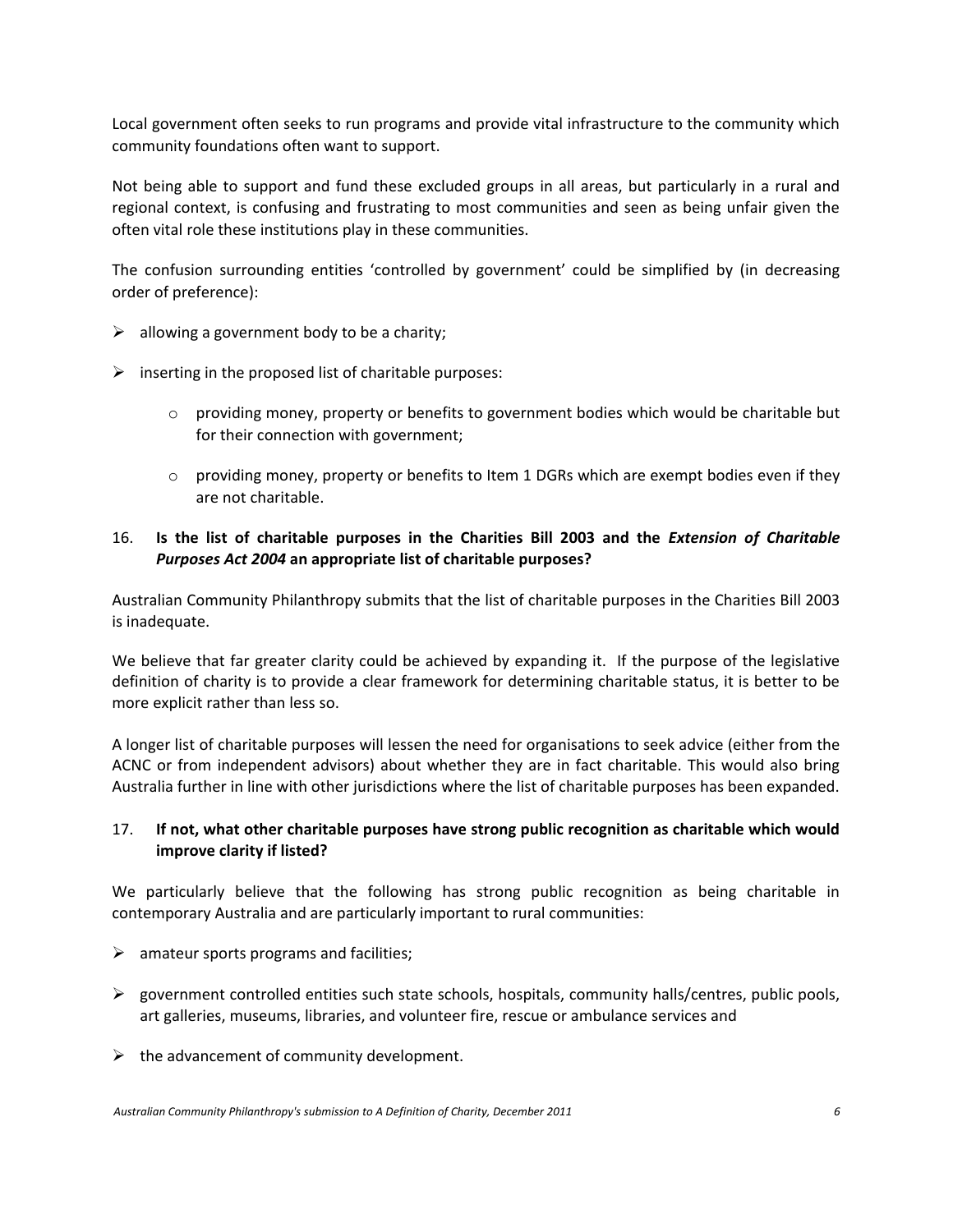In rural and regional Australia, sporting clubs are often the centre of the community. The sporting clubs provide much more than sport for sport's sake, in terms of community building, reducing social isolation, providing a meeting point and facilities that are often available to other community groups.

As pointed out above state schools are also often the hub of a community and in disadvantaged and low population areas can be very much in need of additional support for building or ground maintenance and development or for equipment and additional programs, counsellors, tutors, etc. The public consider education as charitable so find it hard to distinguish between non charitable State schools and private non profit schools which are charitable.

Generally contemporary Australian society sees public schools, public hospitals and volunteer service organisations such as the Country Fire Service and State Emergency Service, that are operated by government, as charitable for the following reasons:

- $\triangleright$  they provide a public benefit
- $\triangleright$  often the community has significant involvement in their operations through School Governing Councils, Hospital Boards and volunteer fire brigades,
- $\triangleright$  they rely on volunteers to undertake aspects of their operations and raise funds
- $\triangleright$  their purposes and activities are listed in the Charities Bill 2003

Australian society does not see these organisations as governmental rather they are seen as community organisations. These organisations may receive government funding but also receive significant support from their community particularly in rural areas where schools and hospitals are essential to the survival of a rural community.

The educational, welfare and health purposes that are charitable and provide public benefit outweigh the disqualifying purpose of being governmental. For these reasons we believed that public schools, public hospitals and volunteer service organisations have strong public recognition as charitable and support the addition of governmental organisations that would be charitable if they were not government entities being added to the list of charitable purposes.

Amateur sport has strong public recognition as being charitable particularly those organisations providing sporting opportunities for children and sporting organisations in rural communities. Often in rural communities sporting organisations are the only organisations that provide opportunities for children to participate in after school activities.

In rural and regional Australia, the sporting clubs are often the centre of the community, reducing social isolation, providing a meeting point, a bridge among cultures and facilities that are often available to other community groups and contributing to healthy lifestyles across all socioeconomic levels.

Sport plays an important role in rural communities, providing benefits that are economic, recreational, health promoting and cultural. Sport is critical to the identity of rural communities, it brings people together, builds community pride and even provides a valued source of local tradition and history.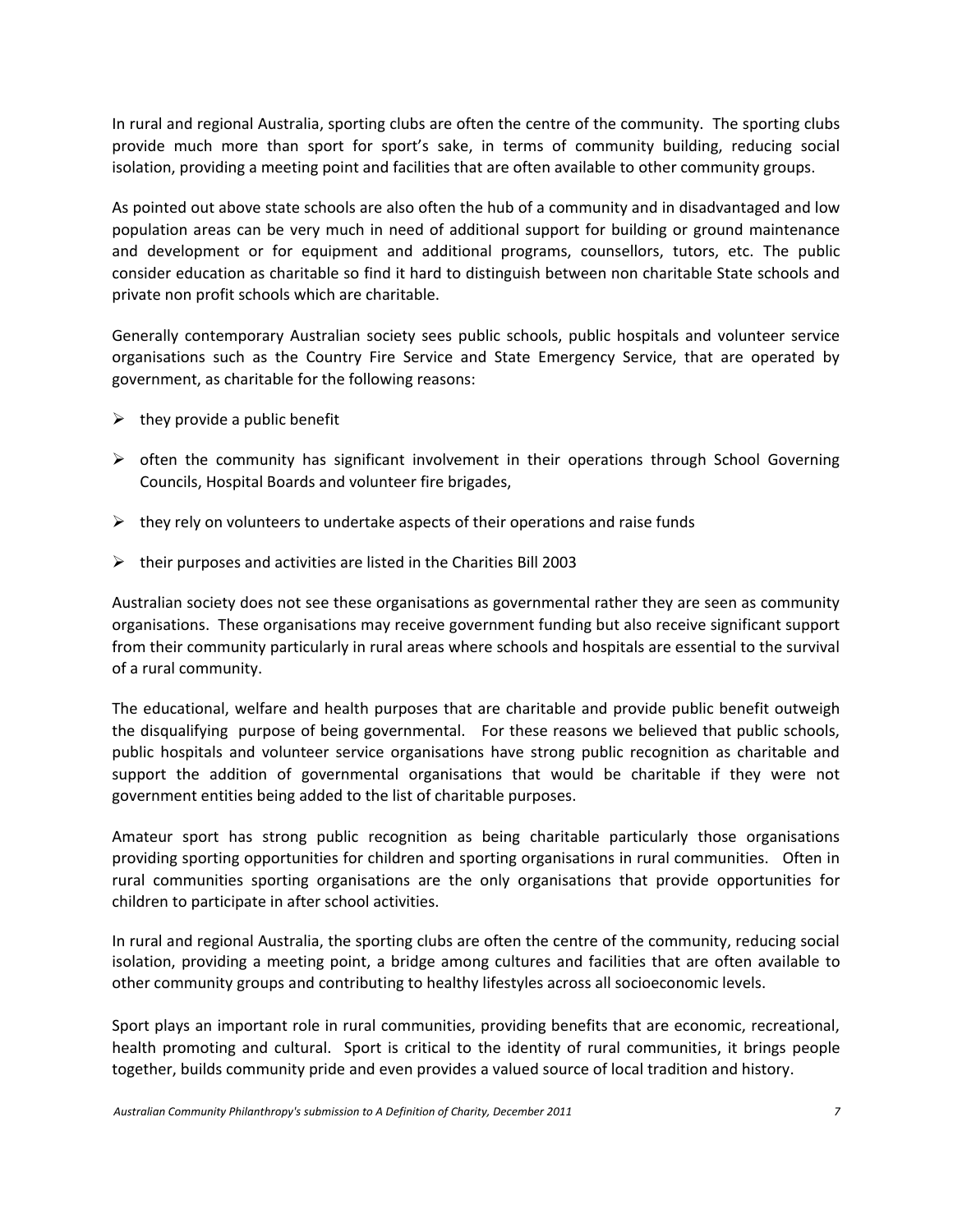Cost is often a barrier to participating in sport and in rural areas the cost of travelling to and from sporting facilities is a barrier to participation. In rural areas often talented sportsmen and women are denied the opportunity of competing at a higher level of competition due to financial hardship. As sport is a "disqualifying purpose" it is difficult for Community Foundations to help in these situations.

Similarly often amateur sporting clubs experience financial hardship due to circumstances beyond their control, once again as sport is a "disqualifying purpose" it is difficult for Community Foundations to help in these situations.

Not being able to support and fund sporting groups in a rural and regional context is often confusing and frustrating to many communities and seen as being unfair given the often vital role they play in these communities.

The Australian Government by establishing the Australian Sports Foundation and listing it as a Deductible Gift Recipient has recognised that sport is a contemporary Australian societal need and expectation. The Australian Sports Foundation assists community organisations raise funds for the development of Australian sport and increase opportunities for Australians to participate in sport, and/or excel in sports performance.

If sport were listed as a charitable purpose the activities undertaken by the Australian Sports Foundation could be undertaken by Community Foundations. Community Foundations have a greater understanding of the societal needs in their communities than a national body.

Australian Community Philanthropy supports Philanthropy Australia's suggested list of charitable purposes as listed in Appendix A.

## 18. **What changes are required to the Charities Bill 2003 and other Commonwealth, State and Territory laws to achieve a harmonised definition of charity?**

We support a statutory definition of charity for Commonwealth purposes which will provide a platform to a harmonised definition for all levels of government.

We support a single statutory definition of charity across Commonwealth, State and Territory jurisdictions. This will simplify compliance issues for charities and reduce the administrative burden on charities and will provide consistency of treatment for a range of purposes.

#### 19. **What are the current problems and limitations with ADRFs?**

We have no comments or experience with respect to this question.

#### 20. **Are there any other transitional issues with enacting a statutory definition of charity?**

Once a statutory definition of charity is enacted it would be beneficial to apply this definition to all levels of government and then to implement one law with respect to fundraising licenses. Currently fundraising licenses are controlled by State Government. This means multiple licenses are required if fundraising across Australia or fundraising on the internet.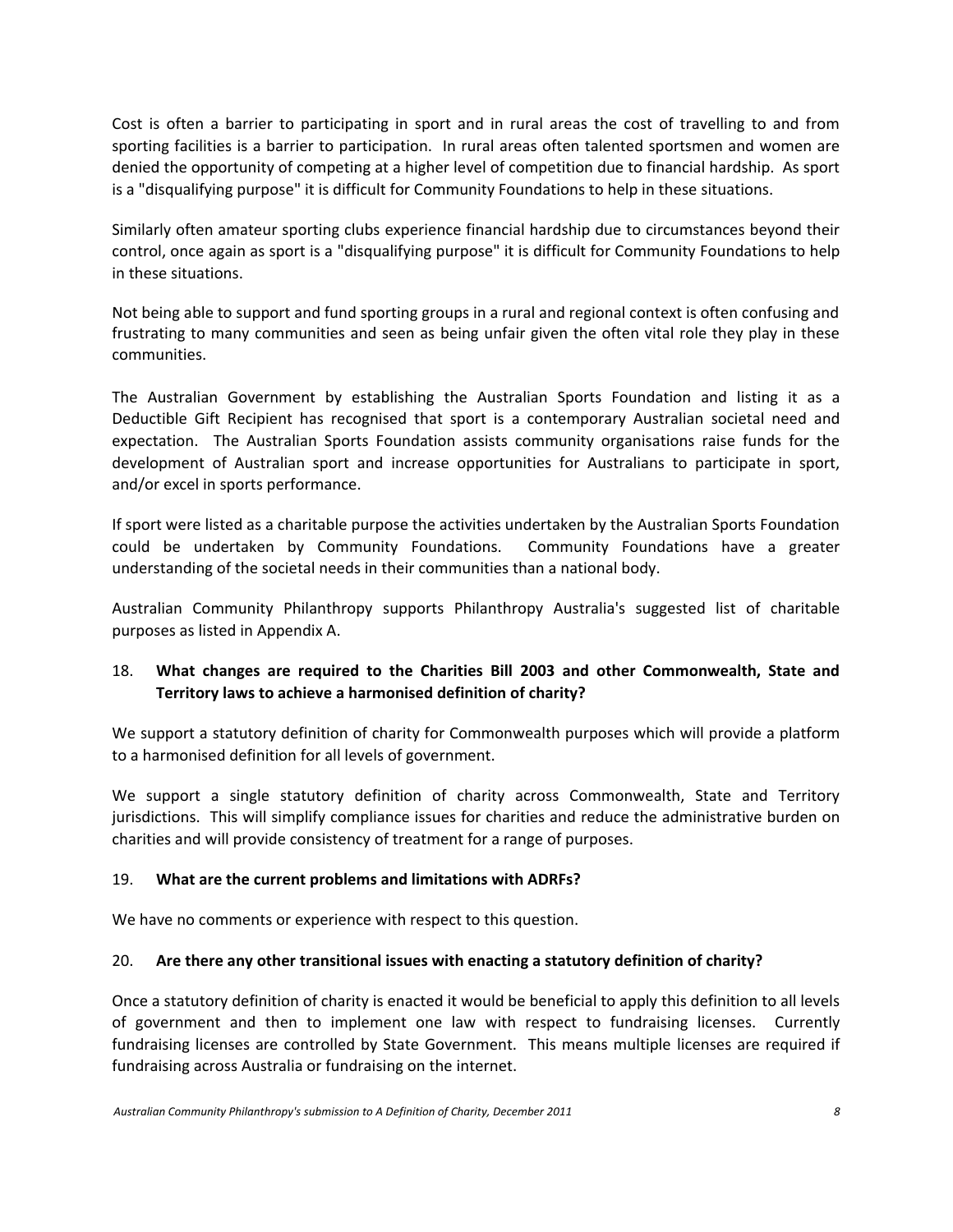Currently under some State Acts, trusts are given the power to "opt in" to make grants to non-charitable entities which are DGRs.

These provisions are inconsistent across States and cause considerable confusion and complexity for the boards of the trustees of charitable trusts both in understanding the divergence between Commonwealth and State laws and in the complexity of the application. As a result very few community foundations have exercised this power in respect of their public ancillary funds.

There may be a further concern once the Australian Charities and Not for profit Commission (ACNC) commences its register of charities as those trusts which have opted in will not appear on the register unless they are specifically included in the proposed list of charitable purposes. Not appearing on the register could be seen as a marketing disadvantage to those trusts raising money from the public.

In addition to the confusion, the charitable trusts of community foundations which are not public ancillary funds would also wish to take advantage of the State law enabling them to "opt in" but are unable to do so. This is complicated to understand why the public ancillary fund can give to non charitable item 1 DGRs but the charitable trust can't.

In summary:

- $\triangleright$  Charitable trusts which are not private or public ancillary funds cannot make grants to government entities (including government controlled entities) for their general operations or for infrastructure;
- $\triangleright$  Charitable trusts which are not private or public ancillary funds can make grants to government entities (including government controlled entities) for charitable purposes over and above their usual operations (Re Cain and discussion in 279 and 280 in TR 2011/4);
- $\triangleright$  Charitable private or public ancillary funds cannot make grants to non-charitable item 1 DGRs;
- $\triangleright$  Private or public ancillary funds in States where there is State legislation which enables them to opt in by making a declaration and changing tax status from a charitable fund to an income tax exempt fund, can make grants to non-charitable item 1 DGRs, provided the trust makes the declaration and ceases to be charitable under ITAA 97 and presumably under the proposed legislation on the definition of charity.

The complex issues created by the divergence in State and Commonwealth laws and the confusion surrounding entities 'controlled by government' could be simplified by (in decreasing order of preference):

- $\triangleright$  allowing a government body to be a charity;
- $\triangleright$  inserting in the proposed list of charitable purposes:
- $\triangleright$  providing money, property or benefits to government bodies which would be charitable but for their connection with government;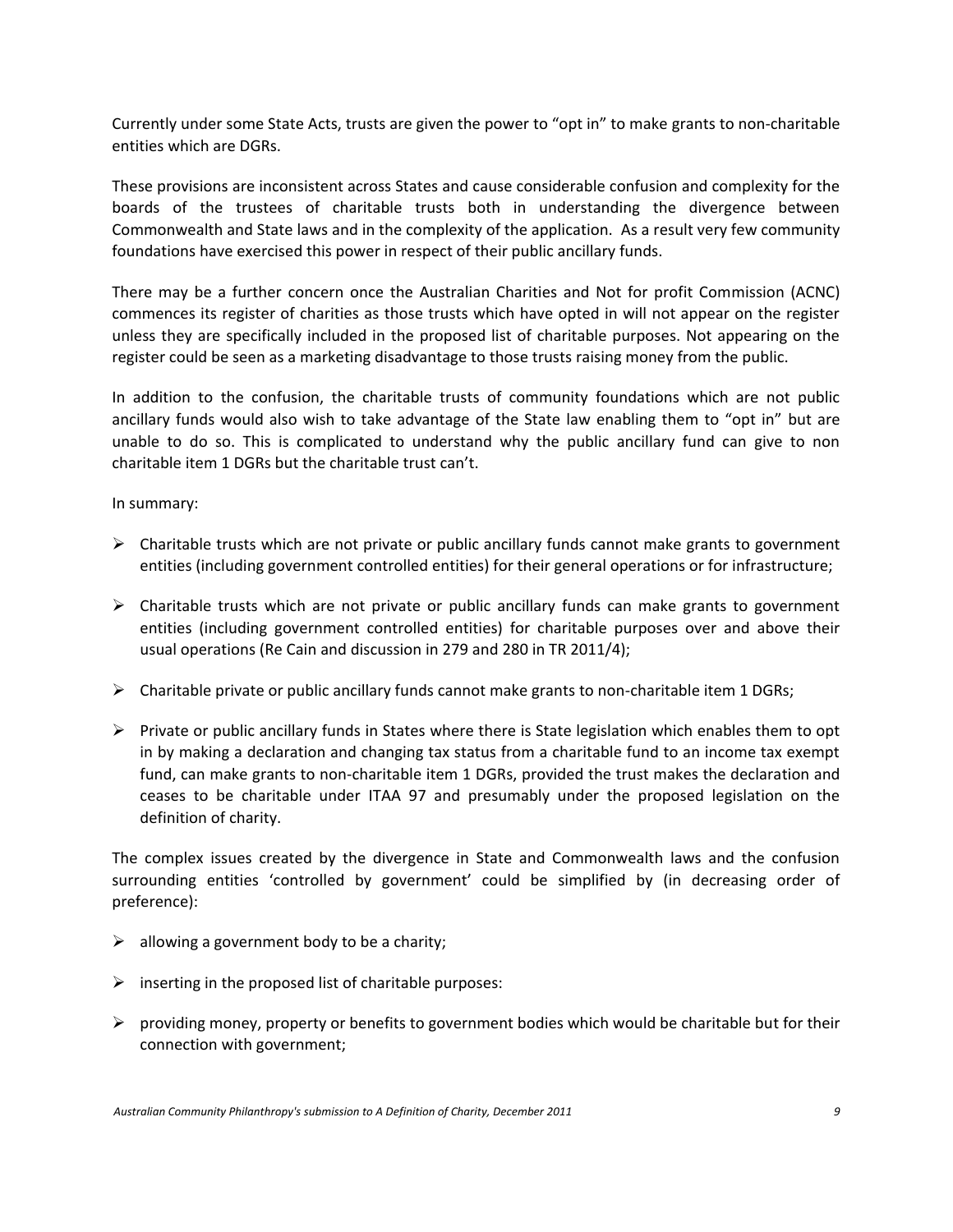$\triangleright$  providing money, property or benefits to Item 1 DGRs which are exempt bodies even if they are not charitable.

#### **Acknowledgement**

We would like to acknowledge the support of the Stand Like Stone Foundation, Philanthropy Australia and Alice Macdougall, Special Counsel, Freehills in the preparation of this document.

Written by Sally Klose, Company Secretary, Australian Community Philanthropy for and on behalf of the Board of Directors of Australian Community Philanthropy and its members.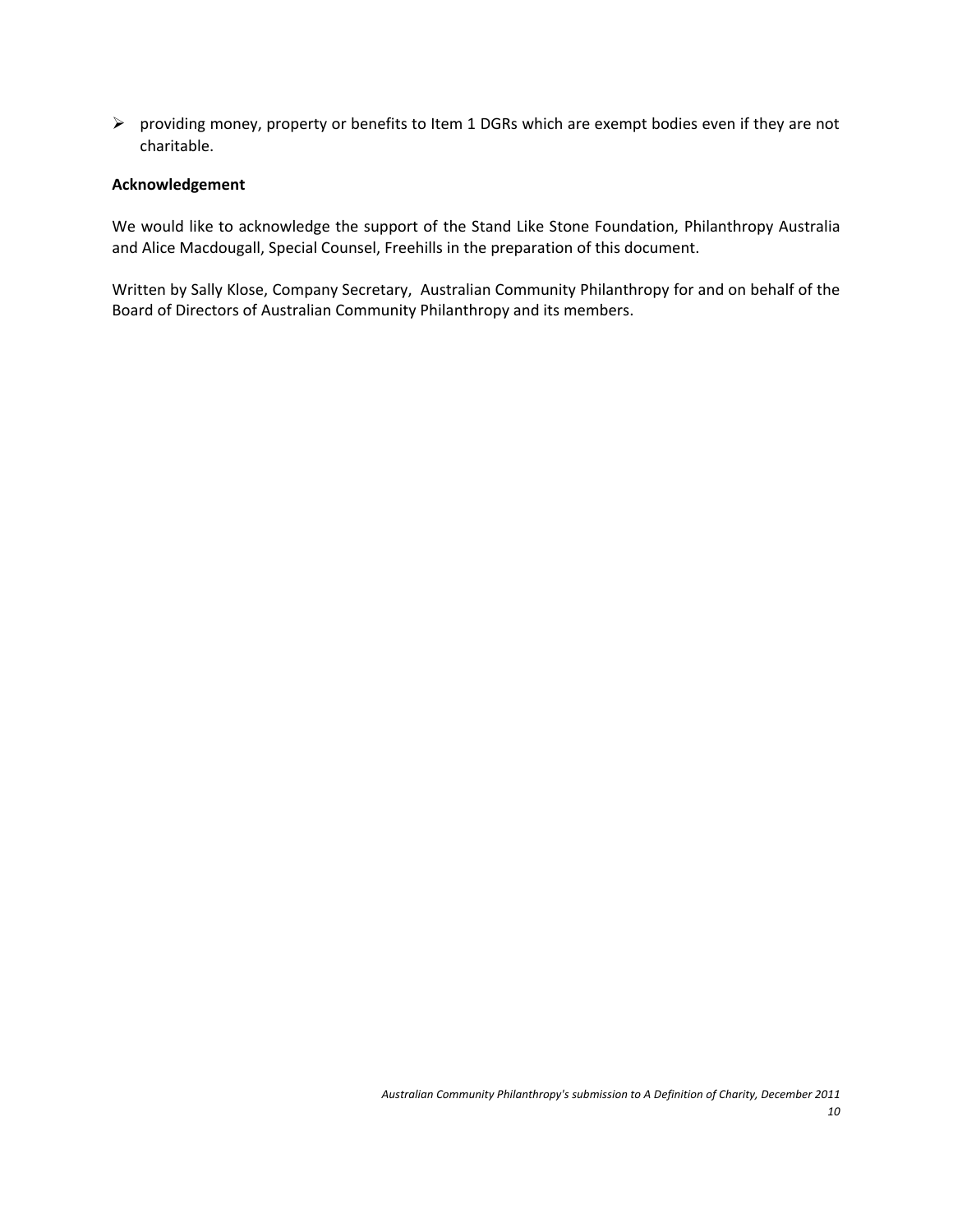#### **Appendix A: Suggested list of charitable purposes**

- $\triangleright$  the advancement of education;
- $\triangleright$  the advancement of religion;
- $\triangleright$  the advancement of health and the saving of lives, which includes;
- $\triangleright$  the prevention and relief of sickness, disease, disability or human suffering
- $\triangleright$  the advancement of social or community welfare, which includes:
	- $\circ$  the prevention and relief of poverty, distress or disadvantage of individuals or families;
	- $\circ$  the care, protection and support of those in need by reason of youth, age, ill health, disability, financial hardship or other disadvantage;
	- $\circ$  the care and support of members or former members of the armed forces, emergency services and the civil defence forces and their families;
- $\triangleright$  the advancement of community development, which includes:
	- o retraining, finding employment, providing work experience, skills development, business incubation in disadvantaged areas or for people who have or are likely to experience difficulty in obtaining and maintaining employment;
	- o providing facilities for meeting and holding events;
	- $\circ$  preservation or restoration of the natural and built environment, including community gardens, erecting statues, providing historical information;
	- o providing health and community services information;
	- o improving community facilities and access, including community transport;
	- $\circ$  supporting not-for-profit community groups with open entry requirements, including clubs and interest groups, which help in reducing social isolation or promote a sense of community, in rural and regional areas;
- $\triangleright$  the advancement of the arts, culture, heritage or science;
- $\triangleright$  the advancement of amateur sport, which includes:
	- $\circ$  the provision of sporting or recreational activities or facilities with the object of improving the conditions of life for persons who are in need by reason of youth, age, infirmity, disability, poverty, geographic isolation, or social and economic circumstances;